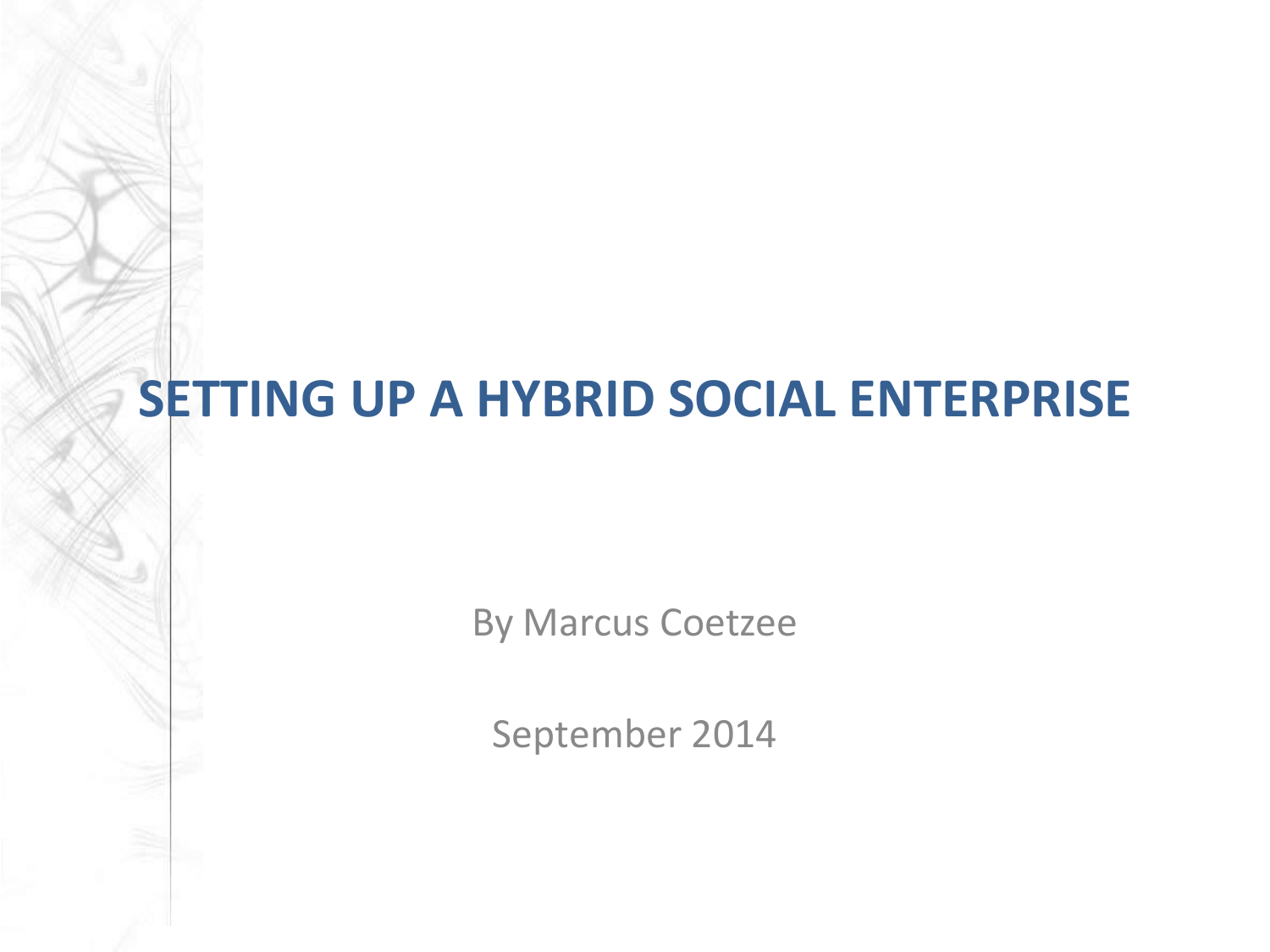## **INTRODUCTION**

- Hybrid models (i.e. a mix of legal forms) are becoming increasing popular amongst South African social enterprises.
- This trend is influenced by the failure of South Africa's legislation to adapt to the phenomena of social entrepreneurship. This has lead to many social enterprises choosing to create both a for-profit and a non-profit legal entity in order to attract donations and earn an income from business activities.
- There are a range of reasons why social enterprises choose to establish hybrid models. While some of these reasons are informed (e.g. prevent business activities from dominating a social agenda), too many enterprises create hybrid models when they are in fact unnecessary.
- This e-book will discuss when you should think about establishing a hybrid social enterprise, as well as some of the pros and cons of doing so.

Note that I am not a tax lawyer or chartered accountant. This e-book reflects 14 years of experience advising organizations. Please contact a tax expert before filling out any legal forms. 2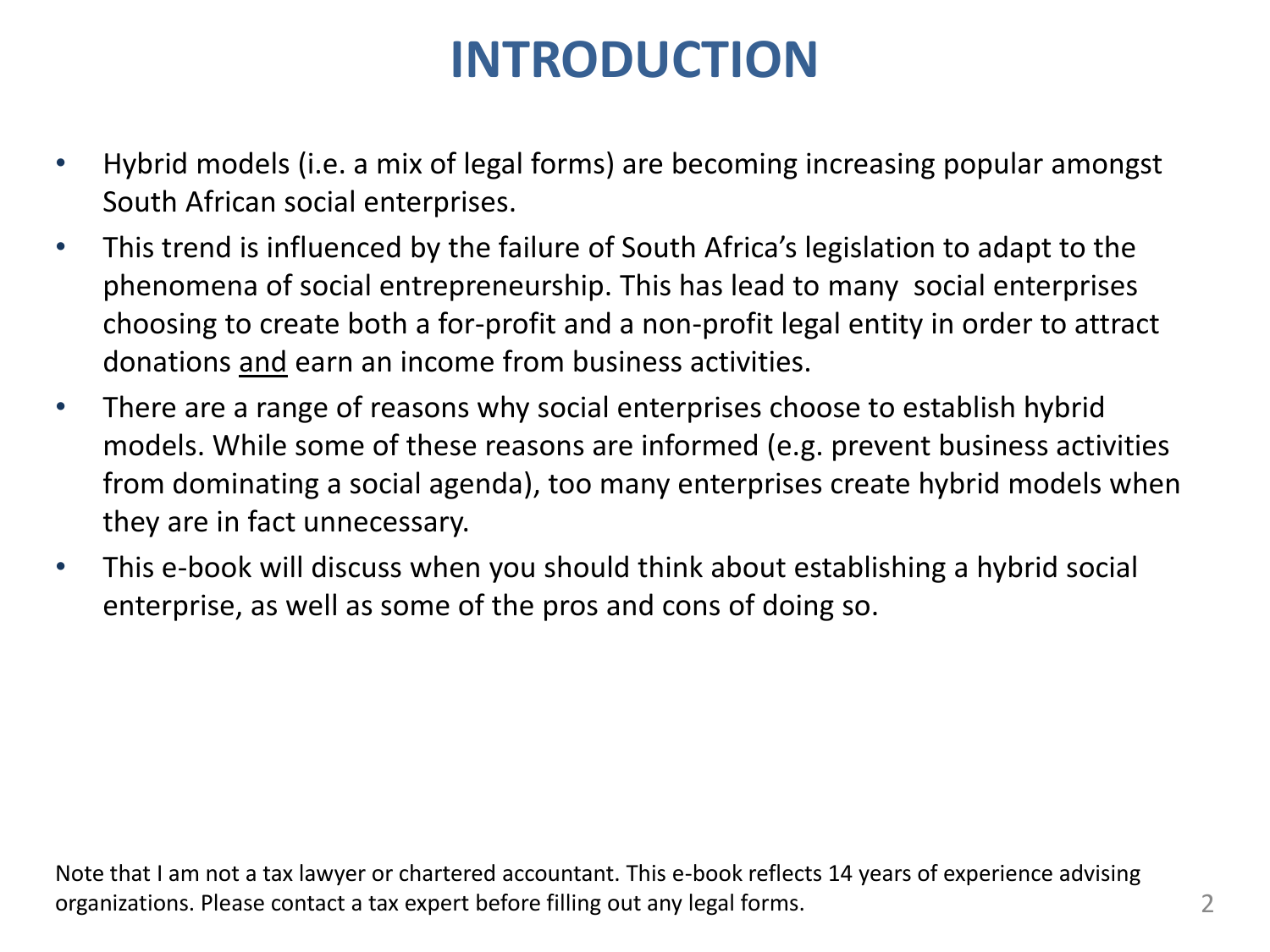#### **WHAT IS A HYBRID SOCIAL ENTERPRISE?**

- Although there is some controversy on how best to define a "social enterprise", Social Enterprise UK says a social enterprise will meet the following six criteria:
	- $\circ$  Have a clear social and/or environmental mission set out in their governing documents
	- o Generate the majority of their income through trade
	- $\circ$  Reinvest the majority of their profits
	- o Be autonomous of state
	- $\circ$  Be majority controlled in the interests of the social (or environmental) mission
	- o Be accountable and transparent
- The legal form of a social enterprise is immaterial to this definition. Social enterprises can have assume the legal form of a non-profit entity (e.g. voluntary association) or the legal form of a for-profit entity (e.g. private company). A hybrid social enterprise assumes a combination of legal forms from across the spectrum.
- A single social enterprise can contain multiple legal entities. For example, in London I encountered [HCT Group \[](http://www.hctgroup.org/)a social enterprise bus service] and this enterprise includes 17 different for-profit and non-profit legal entities.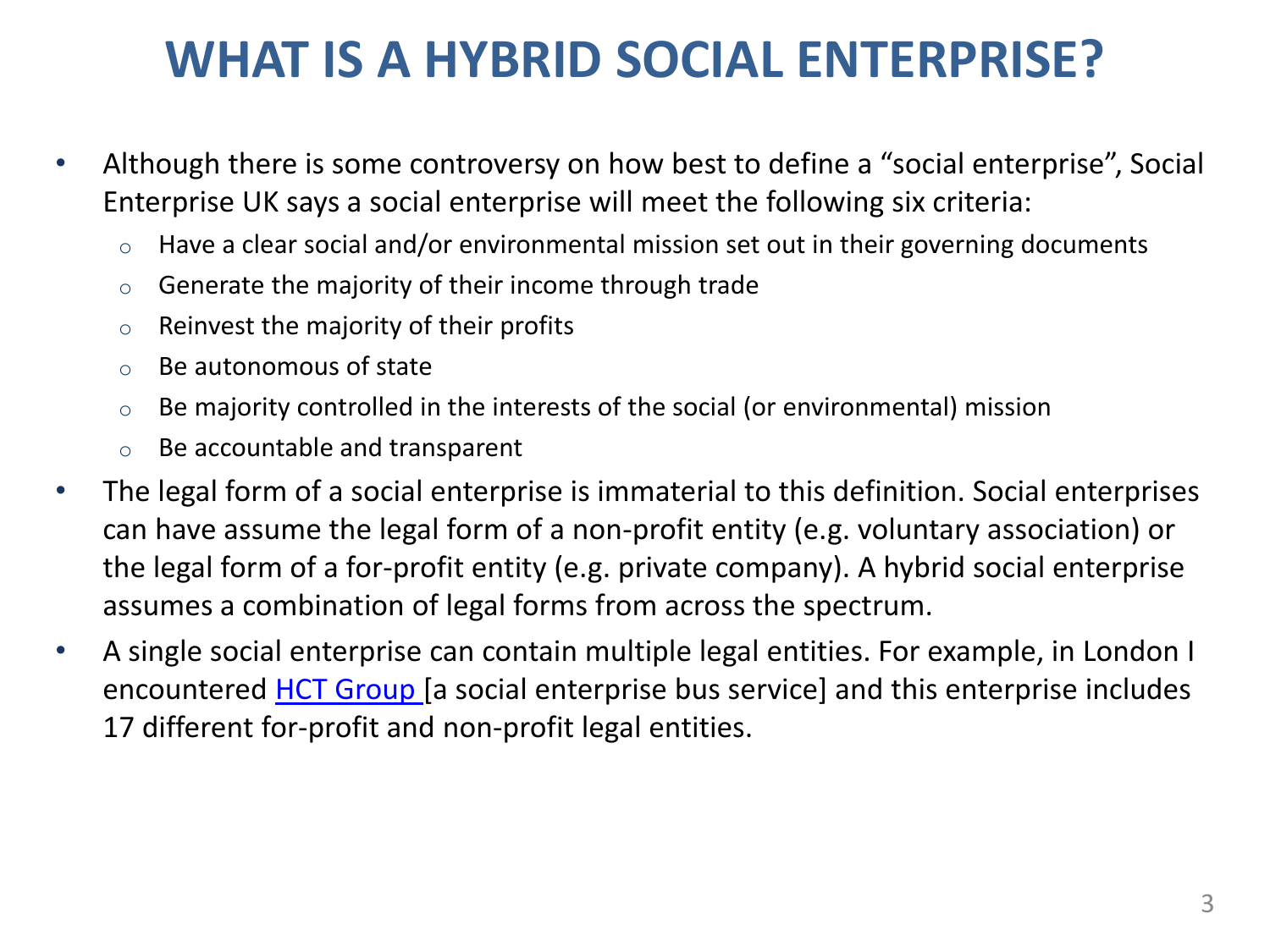#### **Example: Shonaquip / Uhambo Foundation**

Shonaquip is a well-known social enterprise that designs and manufactures mobility devices (e.g. wheel chairs and posture support) for the physically disabled. Shona McDonald designed her first wheel chair in 1992 for her daughter who had cerebral palsy. Soon thereafter Shonaquip was registered as a close corporation (for -profit entity) in 1992.

Shonaquip was always run as a social enterprise and profits were retained in the business to grow the enterprise, further its social purpose and fund its social activities (e.g. advocacy, training and community development).

By 2010, Shonaquip was faced with a number of problems. Shona was concerned that business pressures on Shonaquip were undermining its social agenda and believed it best to house these activities in another entity in order to protect them. The demand for its community development, training and advocacy work had also exceeded Shonquip's resources and donations needed to be attracted.

Uhambo Foundation was then established in 2010 as a section - 21 company with the NPO and PBO accreditations. Simultaneously, Shonaquip was converted from a close corporation to a private company so it could give 27% of its shares to Uhambo Foundation. A further non -profit entity was established in the United States called Friends of Uhambo Foundation. Now there are three legal entities in the hybrid, working together to achieve Shona's original vision.













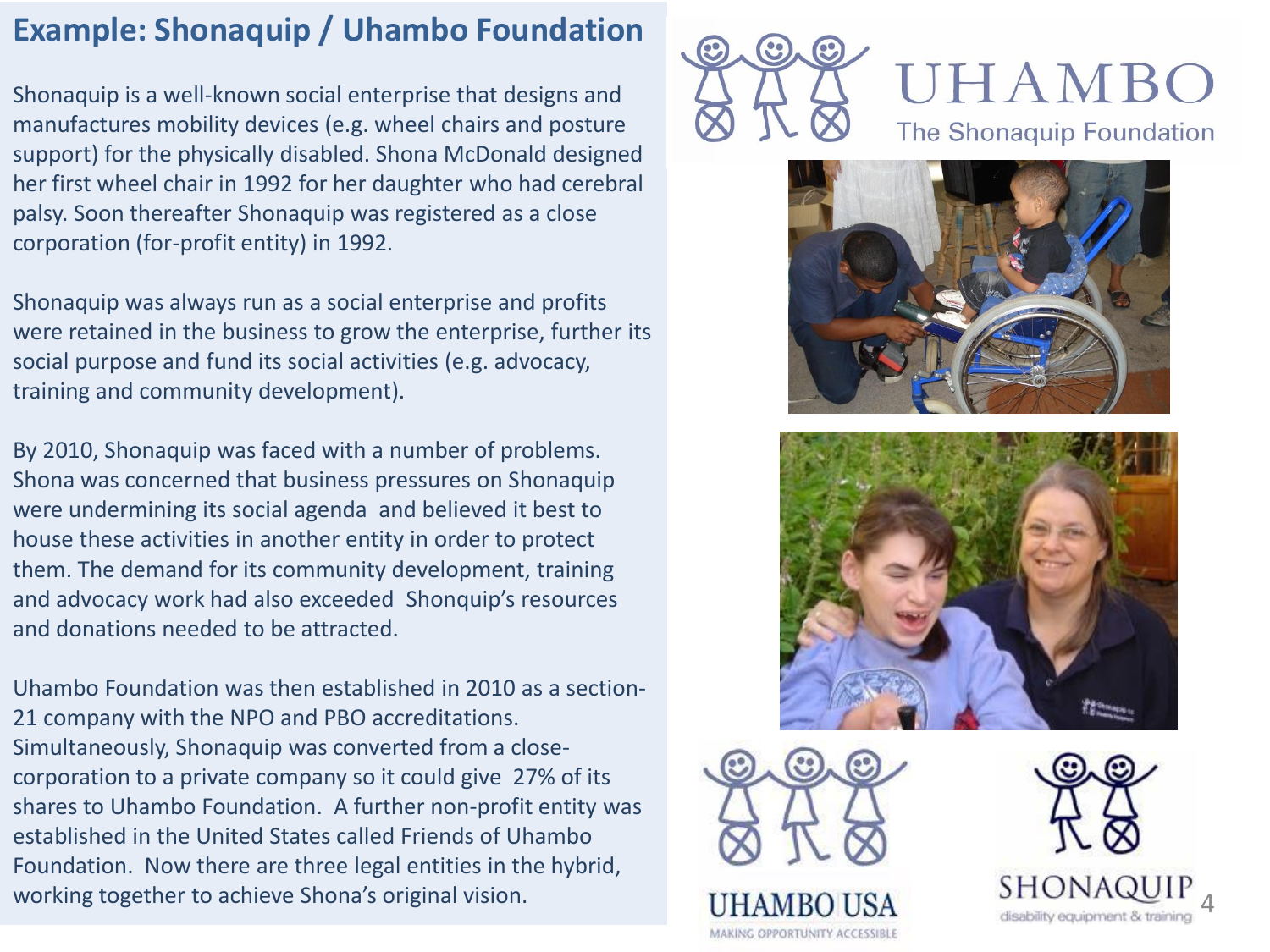#### **WHY START A HYBRID SOCIAL ENTERPRISE?**

- If you already have a <u>for-profit</u> legal form and:
	- o You need to attract donations to further your cause.
	- $\circ$  Your various stakeholders are reluctant to deal with a for-profit legal entity.
	- $\circ$  Your social activities require a distinctly different culture and skillset from your standard business activities.
	- o You don't want the business focus to undermine your enterprise's social focus.
	- $\circ$  Your philanthropic activities needs to be housed under a different brand.
- If you already have a <u>non-profit</u> legal form and:
	- $\circ$  The business activities are not directly related to your core purpose and they are starting to dominate the agenda of your organization
	- o Your staff and governing body don't have the skills or mindset required of a business
	- $\circ$  Your business activities are competing substantially with traditional businesses.
	- $\circ$  Your business activities need to be housed under a different brand.
- NB. The belief that a non-profit legal entity can lose its status as a Public Benefit Organization by earning more than a certain proportion of income is now outdated – this law was amended in 2006. This issue will be covered further on in this e-book.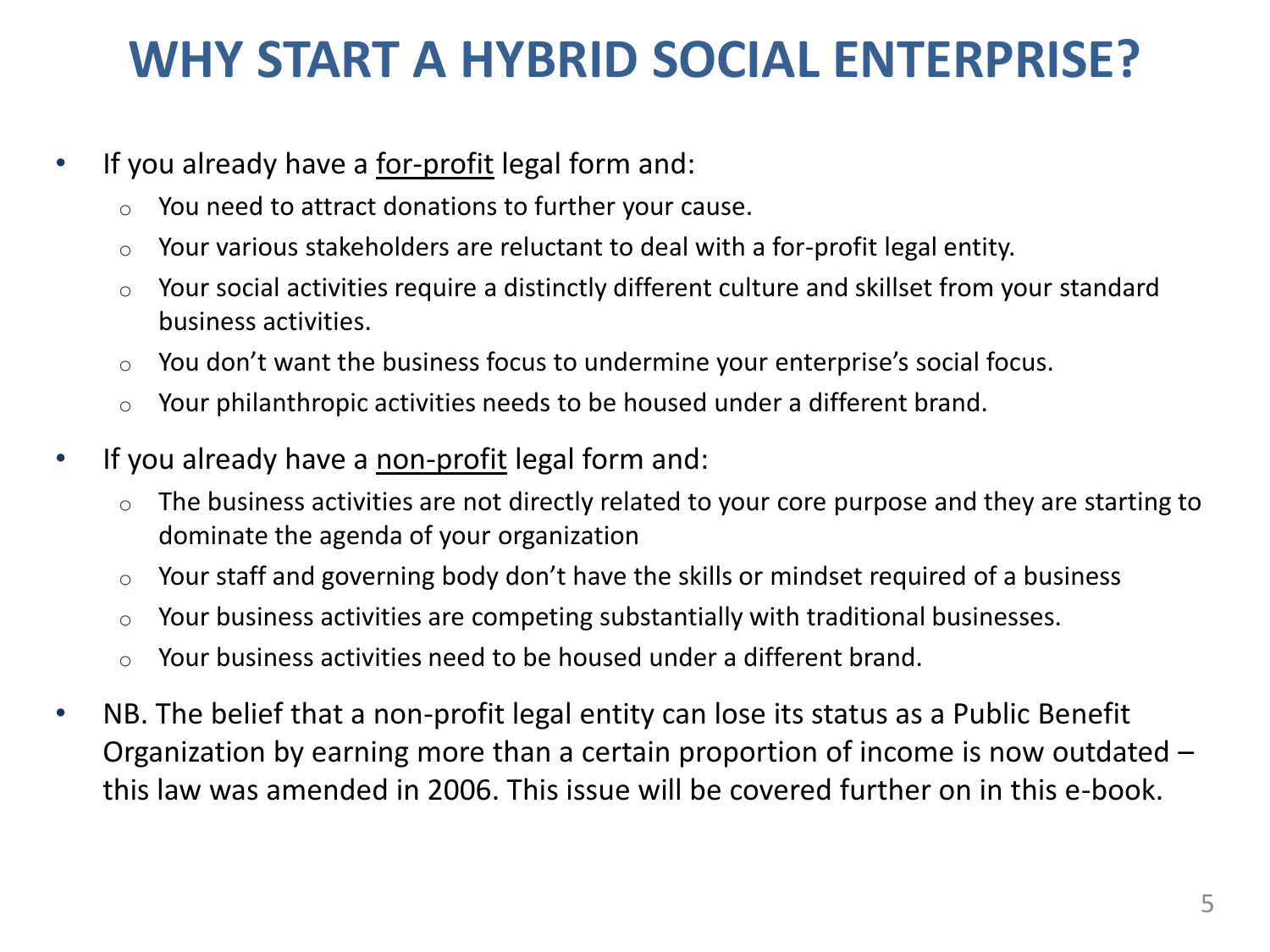#### **LEGAL FORMS USED IN HYBRID MODELS**

- In order to discuss hybrid models, one must first understand the difference between the various legal forms and accreditations – a common source of confusion.
- The table below shows the non-profit and for-profit legal forms that are commonly used in hybrid models.

| <b>Non-Profit Legal Forms</b>                                                                       | <b>For-Profit Legal Forms</b>                                               |
|-----------------------------------------------------------------------------------------------------|-----------------------------------------------------------------------------|
| Section-21 Company<br>[No longer available. They have all been<br>converted to Nonprofit Companies] | <b>Close Corporation</b><br>[No longer available, but many still<br>exist.] |
| <b>Voluntary Association</b>                                                                        | <b>Business Trust</b>                                                       |
| <b>Nonprofit Company</b>                                                                            | <b>Private Company</b>                                                      |
| <b>Nonprofit Trust</b>                                                                              | <b>Personal Liability Company</b>                                           |
|                                                                                                     | <b>Public Company</b>                                                       |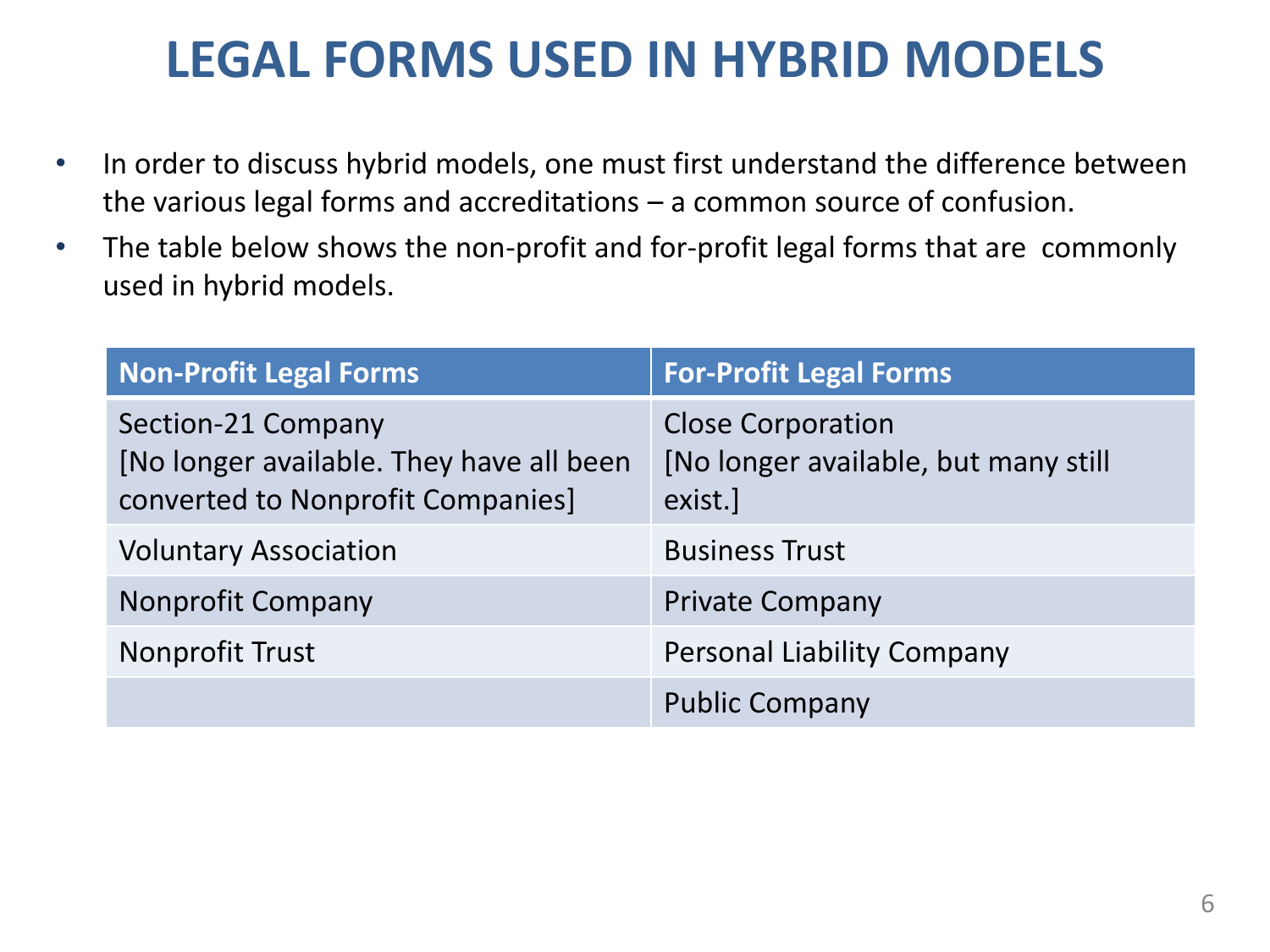### **NPO ACCREDITATION**

- The Department of Social Development hosts the Directorate of Nonprofit Organizations or 'NPO Directorate'.
- This directorate provides an accreditation called NPO Status, which is often confused with the legal form of Voluntary Association.
- The directorate was setup in 1997 when the Nonprofit Organizations Act came into being.
- It provides the NPO Status accreditation to nonprofit companies, trusts and voluntary associations.
- Accreditation requires a large number of conditions to be included in the founding documents, many of these around an organization's governance structures.
- NPO Status is a precondition for receiving funds from government.
- NPO Status used to be a precondition for receiving Public Benefit Status from SARS, but this is no longer required.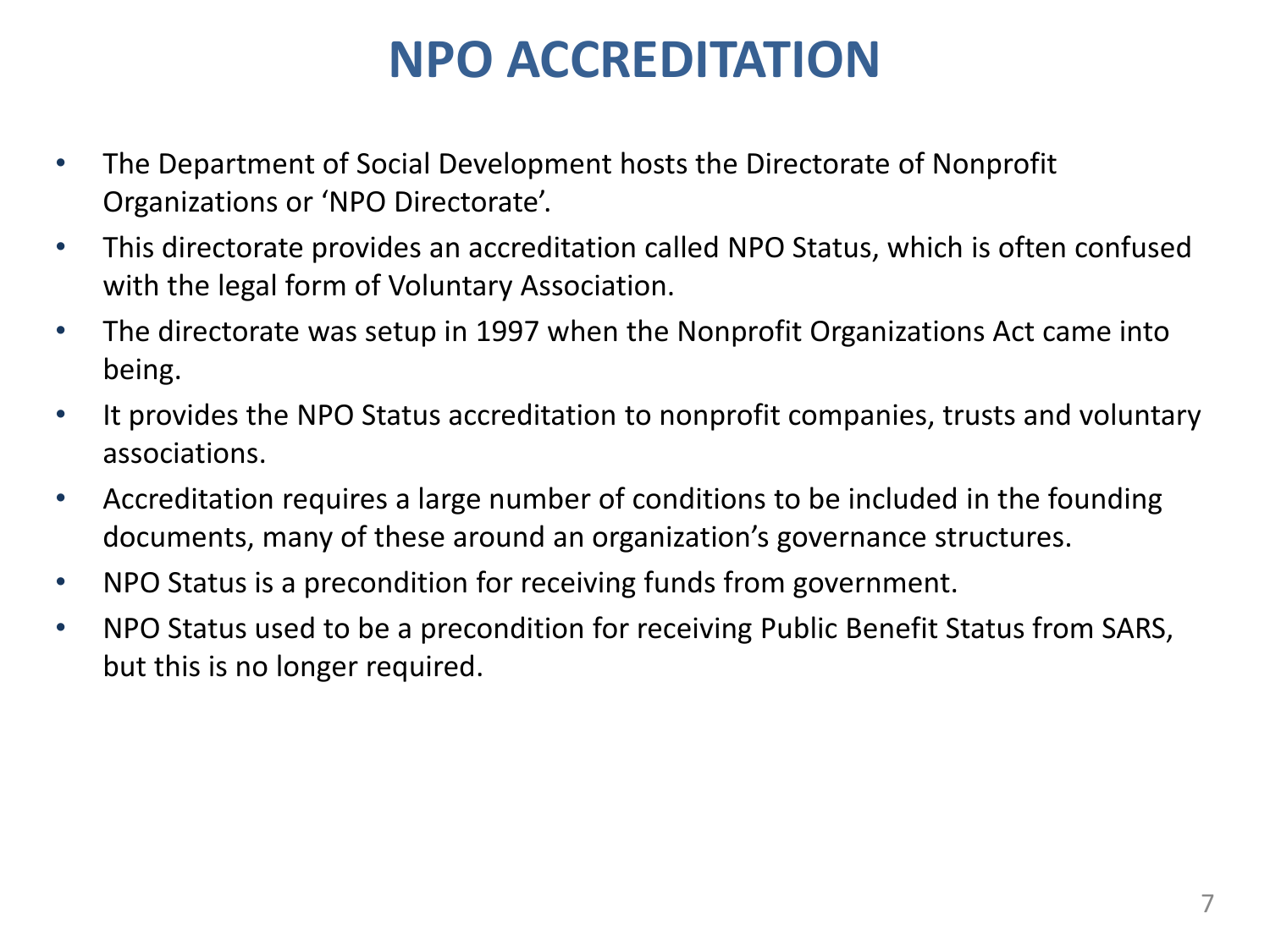## **PUBLIC BENEFIT ORGANIZATION [PBO] STATUS**

- Accreditation by SARS as a Public Benefit Organization (PBO)
- Section 30 of the Income Tax Act
- Enables varying degrees of exemption from taxes such as transfer duty, estate duty, capital gains tax, donations tax, the skills development levy and dividends tax provided certain criteria are met.
- Requires the organization to be a nonprofit company, trust or voluntary association
- Requires the organization's core activity to be one of the approved Public Benefit Activities listed in Part 1 of the ninth schedule of the Income Tax Act (see page 61 of [Income Tax Guide\)](http://www.sars.gov.za/AllDocs/OpsDocs/Guides/LAPD-Gen-G03 - Tax Exemption Guide for Public Benefit Organisations in South Africa - External Guide.pdf).
- Requires a number of clauses to be inserted into founding documents.
	- $\circ$  At least three persons who are not related to each other must accept the fiduciary responsibility of the PBO.
	- The funds of the PBO cannot be distributed to any person, except in the course of carrying on its public benefit activity.
	- $\circ$  The PBO must upon dissolution, transfer its assets to any similar approved PBO, a prescribed parastatal or a government department.
	- $\circ$  The PBO is not allowed to accept any donation which may be revoked by the donor for reasons other than a material failure to conform to the designated purposes and conditions of such donation, including any misrepresentation with regard to the tax deductibility thereof in terms of section 18A.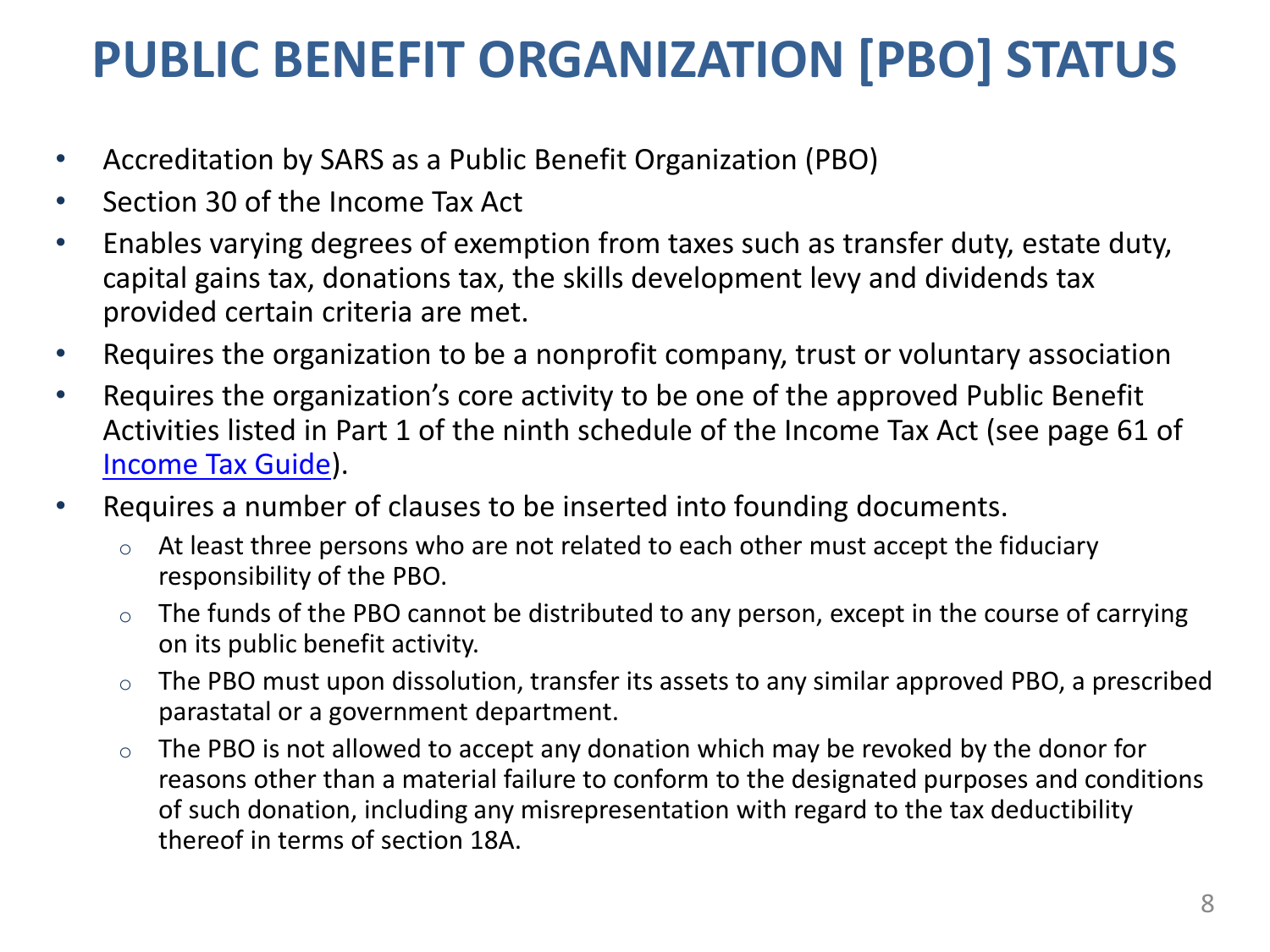## **DONOR DEDUCTABLE STATUS [DDS]**

- Accreditation by SARS to grant Donor Deductible Status (DDS)
- Section 18A of the Income Tax Act
- Enables the organization to provide its donors with a S18A receipt, which enables the giver to deduct their donations from their taxable income. Organization will struggle to get donations, particularly from businesses, unless they can issue this certificate.
- Requires the organization to be an accredited Public Benefit Organization
- Further conditions:
	- $\circ$  The donation must be made to an approved PBO that has donor status under section 18A (commonly referred to as donor deductible status).
	- $\circ$  The PBO must use the donation to carry out a public benefit activity listed under Part II of the Ninth Schedule of the Income Tax Act. Alternatively, the PBO must provide funds to a PBO carrying on such activities.
	- $\circ$  The donation must have been made bona fide and should not be a payment for services which the organisation has rendered to the taxpayer.
	- $\circ$  The donation can either be in cash or kind, but not in the form of a service, and the donation cannot exceed ten percent of the taxpayer's taxable income. If it exceeds ten percent the excess amount will not qualify for tax deduction.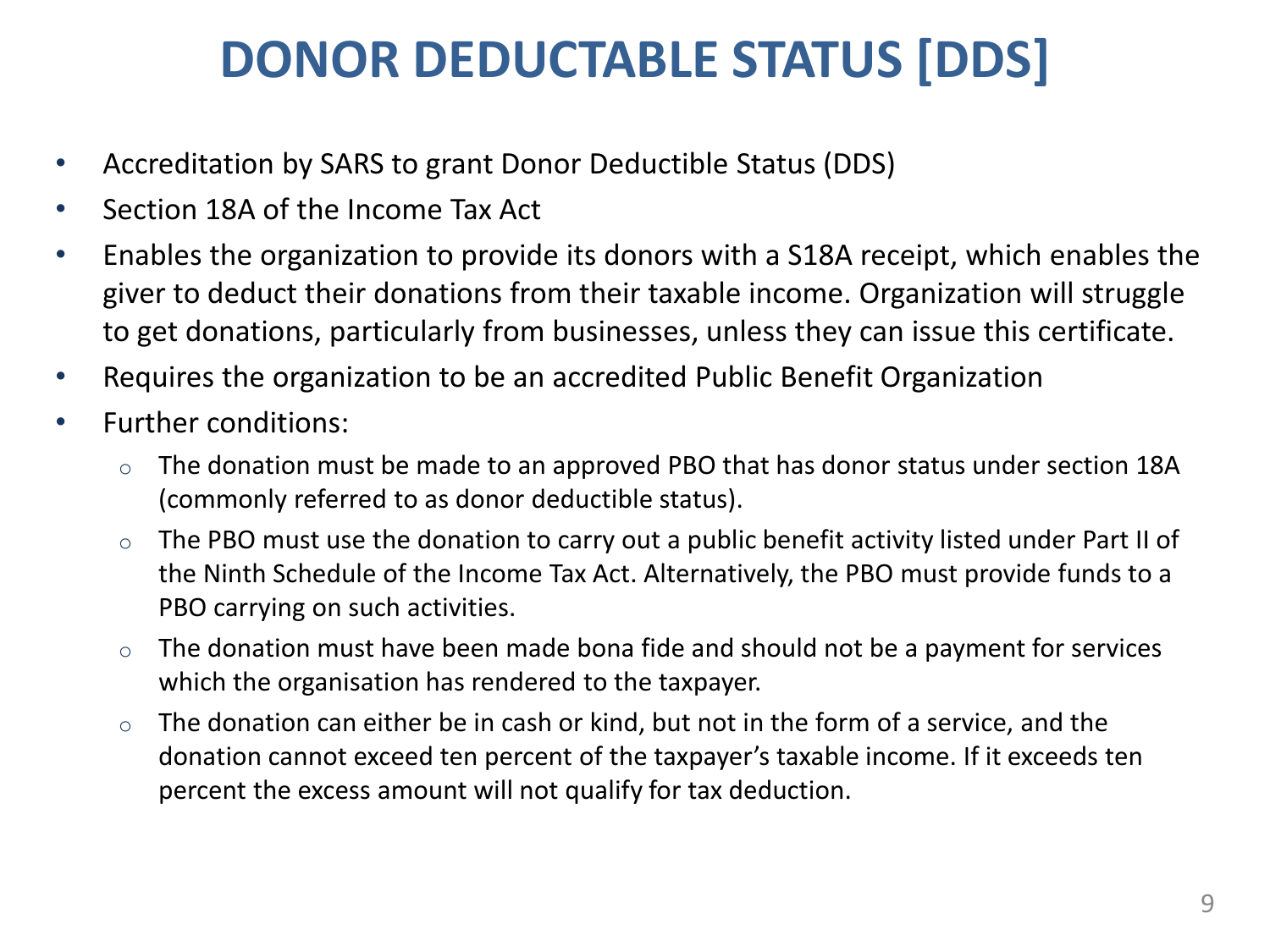#### **WHEN IS INCOME OF A PBO TAX EXEMPT?**

- SARS has specified the criteria under which accredited Public Benefit Organizations can engage in business activities, earn an income and not pay tax on any surpluses:
	- $\circ$  The business activity is integral and directly related to the sole or principal object of the Public Benefit Organization
	- $\circ$  The business activity does not become the primary work of the organization.
	- $\circ$  The business activity is carried out or conducted on a basis substantially the whole of which is directed towards the recovery of cost
	- $\circ$  The business activity does not result in unfair competition in relation to taxable entities.
	- $\circ$  The organization's core purpose remains philanthropic and matches one of the approved Public Benefit Activities.
- The profits of business activities that meet the above criteria are not taxable. This is discussed in *section 10(1)(cN) of the Income Tax Act, 58 of 1962* and see page 42 of [Income Tax Guide](http://www.sars.gov.za/AllDocs/OpsDocs/Guides/LAPD-Gen-G03 - Tax Exemption Guide for Public Benefit Organisations in South Africa - External Guide.pdf) for more detail.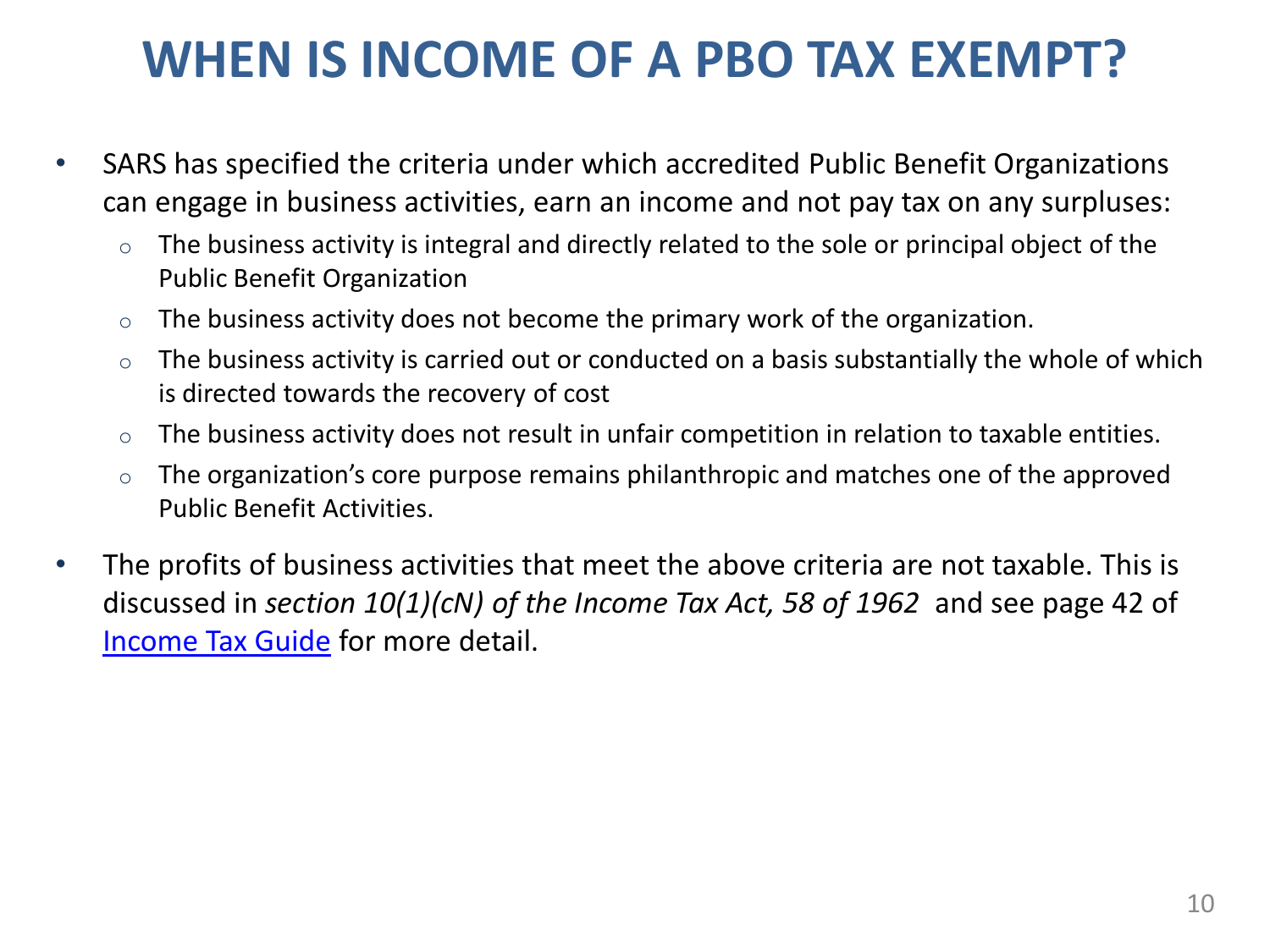#### **WHEN ARE SURPLUSES OF A PBO TAXABLE?**

- There are certain conditions under which an accredited Public Benefit Organization can engage in business activities but must pay tax on any net profits or surpluses.
	- o Accredited Public Benefit Organizations must 'ring fence' the income and expenses of their business activities.
	- $\circ$  If the income of the business activity exceeds the greater of 5% of the organization's total revenue (of all funding and income combined) or R100,000 in a financial year then the profits then tax may be paid on any profits of the business activities
- Remember that the Public Benefit Legislation that was introduced in 2001 was amended on 1 April 2006, following the Minister's Budget Speech in 2005. Unfortunately too many organizations still believe the old laws are in force and that any income generation will result in the loss of PBO status.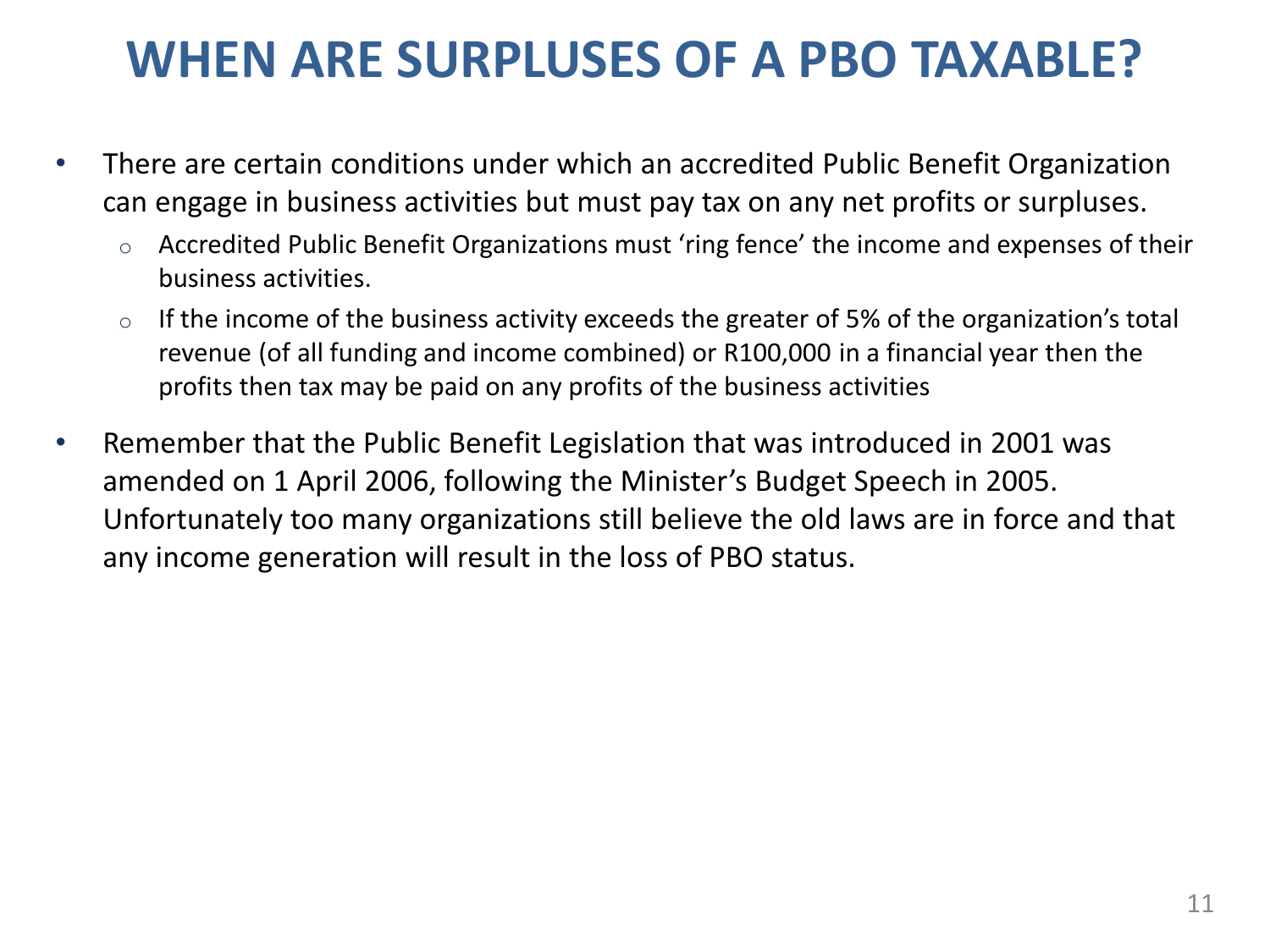### **WHEN CAN YOU LOSE YOUR PBO STATUS?**

- Through the years, I've encountered a large number of accredited Public Benefit Organizations that are petrified of losing this accreditation. It also appears that some accounting firms are also misinformed and give unneeded recommendations in their audit reports.
- There are three primary conditions under which a Public Benefit Organization can lose its PBO status:
	- $\circ$  If the organization is no longer philanthropic
	- o Dominant activities are no longer public benefit.
	- $\circ$  Business activities are unrelated to the core philanthropic purpose of the organization and start taking over the agenda of the organization.
	- $\circ$  The business activity generates a substantial income and competes with registered for-profit businesses thereby undermining South Africa's tax base.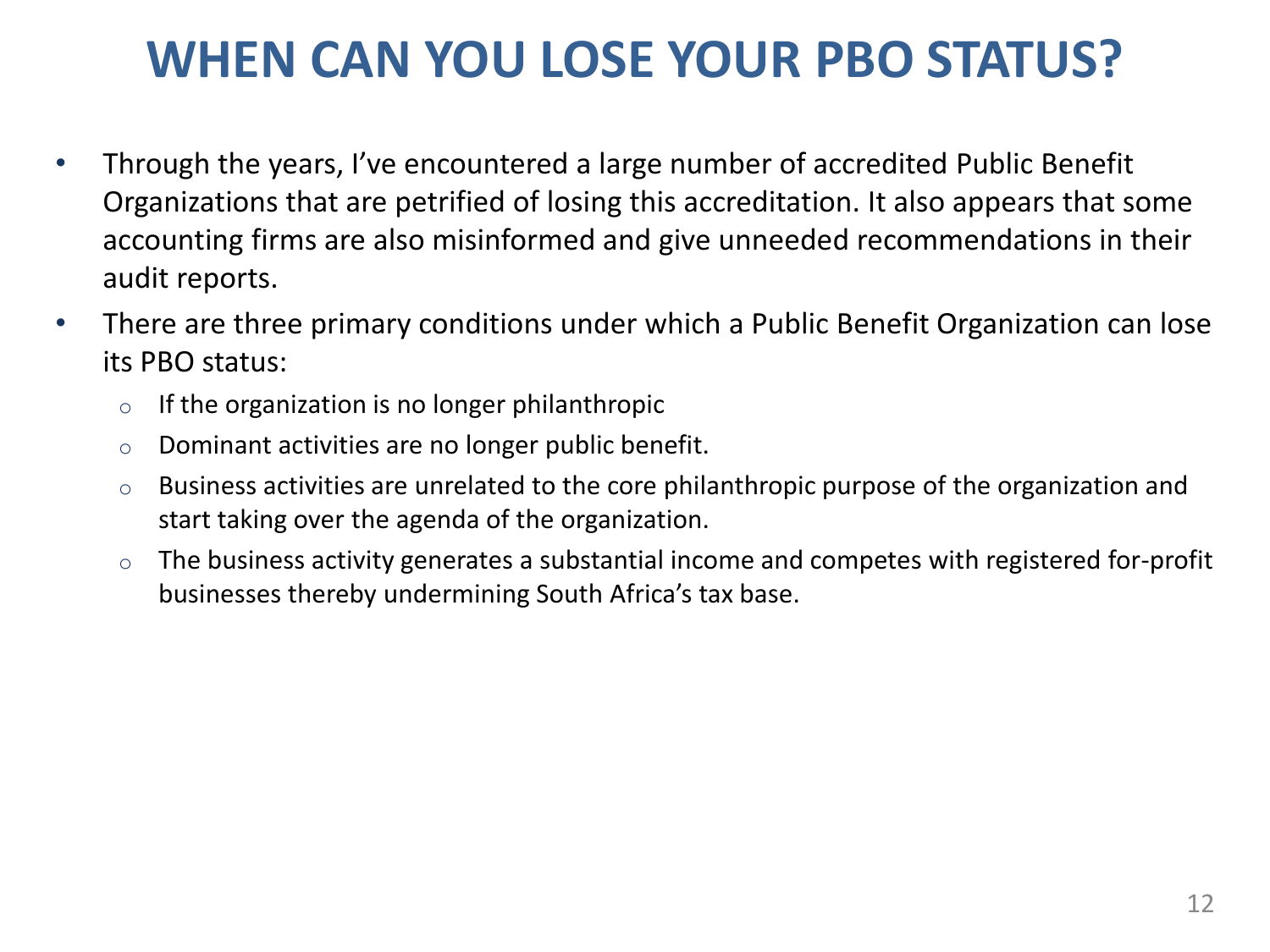#### **TRADITIONAL CHOICES: A DILEMMA**

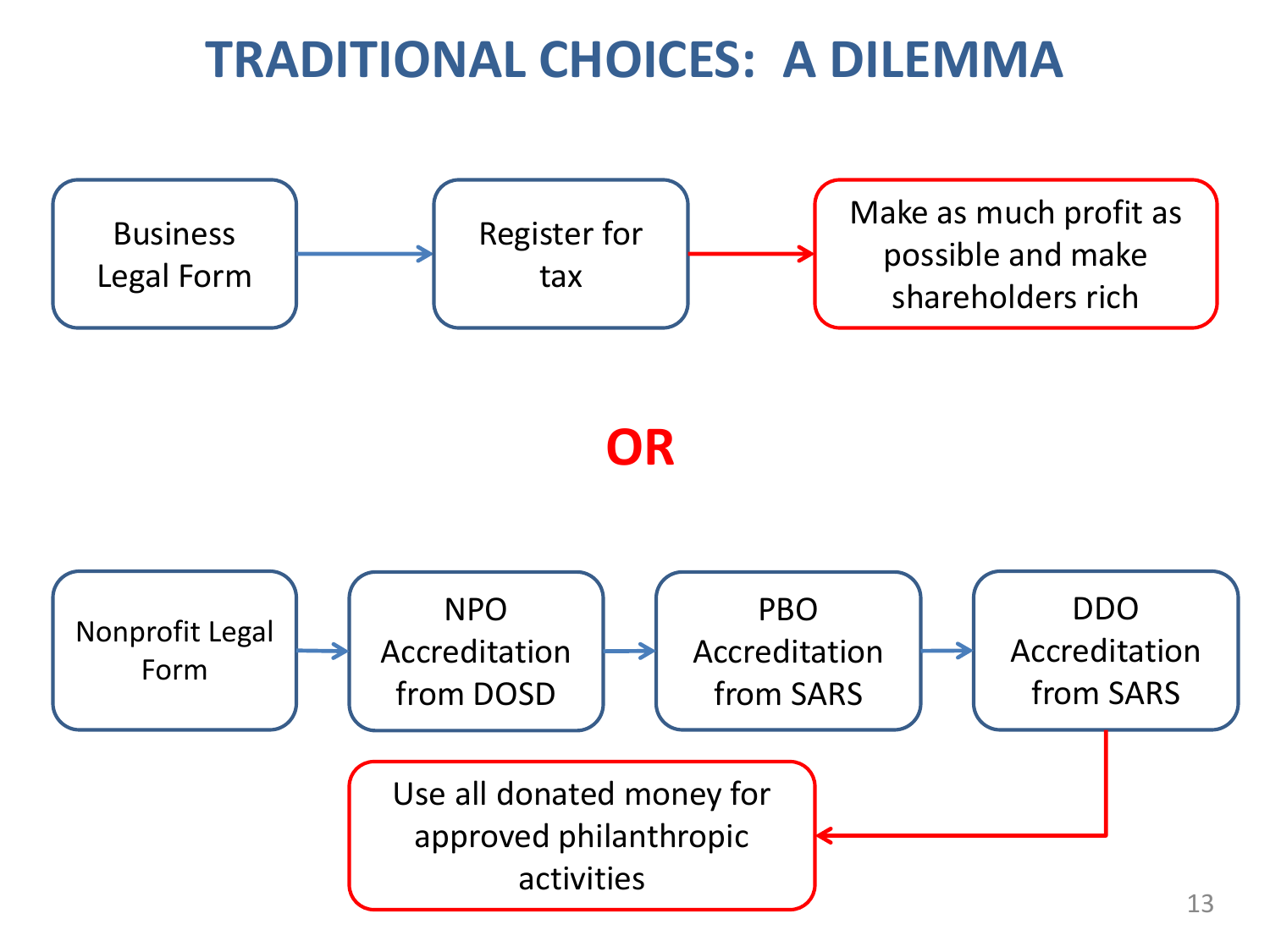#### **HYBRID MODEL 1: NPO ESTABLISHES BUSINESS**

A non-profit legal entity establishes a for-profit entity and either owns it or holds the license for the intellectual property or brands that are used in the for-profit entity.

Profits from the business entity are transferred are transferred to the non-profit entity:

- Donations up to 10% of profits
- Declaration of dividends (but there is a dividend tax)
- Subsidization of non-profits operating costs
- Payment of license fees for use of brand or intellectual property
- Nonprofit sells social services to the business and derives income therefrom

Non-profit legal entity + NPO Accreditation + PBO Accreditation + DDO Accreditation

> Nonprofit establishes and either owns or controls a business

For-profit legal entity to house the business activities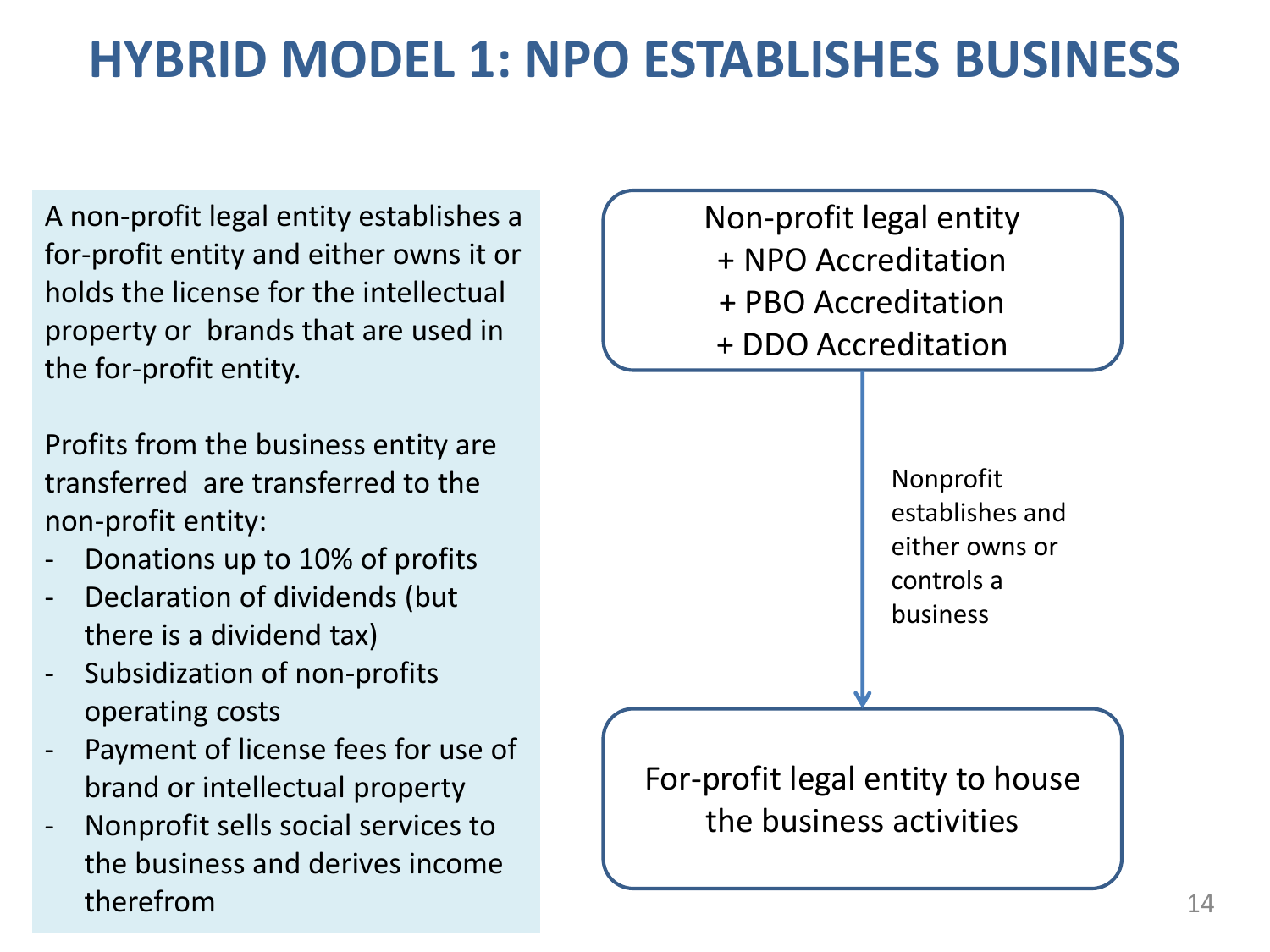#### **Example: NPO establishes Business**

NICRO specializes in the rehabilitation of offenders and their reintegration back into society. NICRO is an organization with a rich history. It was established in 1910 as a prisoners' aid organization, and has most probably had the more impact on the rehabilitation of offenders than any other organization in South Africa's history.

In 2007 when the recession hit, Soraya Solomons (the executive director) persuaded the board to act on two insights. The first was that NICRO wouldn't survive without learning how to generate much of its own income. Secondly, it is almost impossible to reintegrate former prisoners back into society unless they find employment, and this was an opportunity that NICRO should focus on.

NICRO then decided to setup a separate for -profit entity called NICRO Enterprise to house the business activities of NICRO and provide employment to former prisoners. Part of this decision was based on awareness that a different skill and mind -set would be required in the for -profit entity than in the non -profit entity.

Since 2007, NICRO is in the process of commercializing a number of its products (e.g. probation assessments for lawyers) and is seeking to convert a number of its properties to commercial uses. It is also in the process of establishing a number of businesses that could employ ex offenders and is always looking for more opportunities.

# nicro FOR A SAFE SOUTH AFRICA



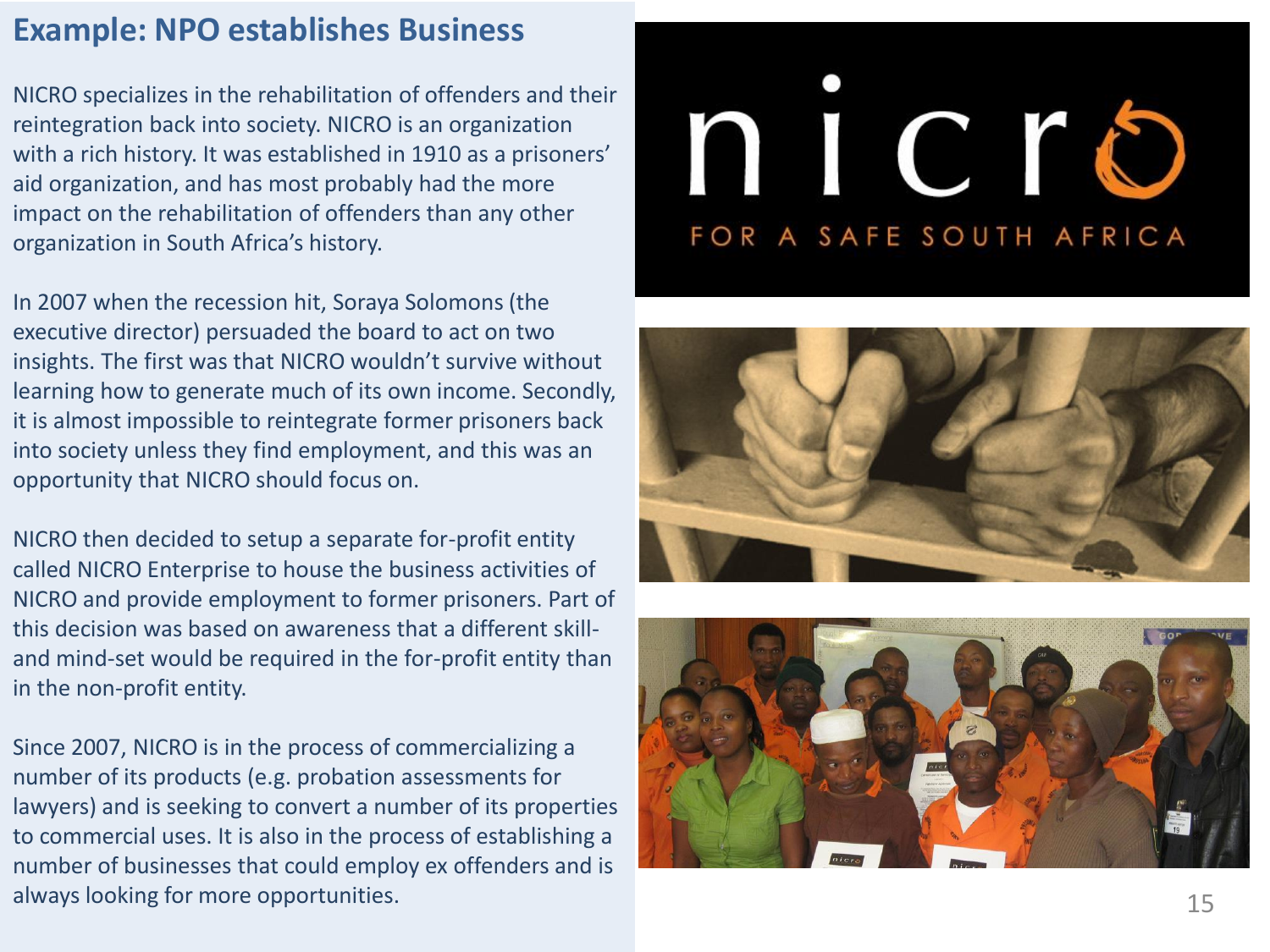## **HYBRID MODEL 2: BUSINESS ESTABLISHES NPO**

A larger and profitable for-profit entity establishes a non-profit entity to help it achieve a shared social outcome.

The relationship between these two entities is more of an equal partnership, unlike the trend for big corporates to establish a charitable foundation.

The business may give the NPO:

- % shareholding
- CSI and enterprise development funding
- License to use parts of its intellectual property in its operations
- Products at cost price
- Free infrastructure
- A place in its value chain

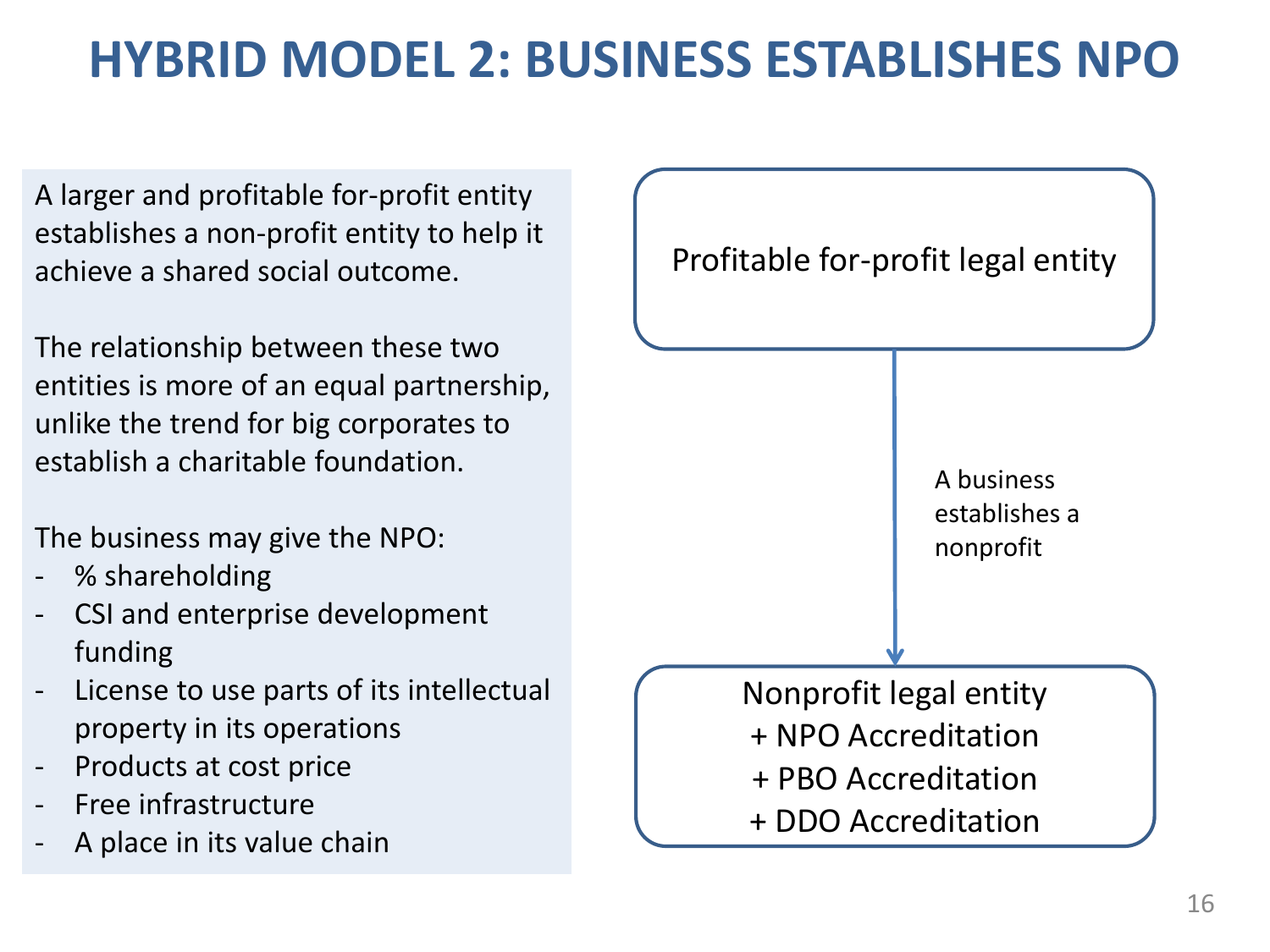#### **Example: Business establishes NPO**

When Claire Reid was still at school she designed a method of preparing and packaging seeds for fruit and vegetable gardens that significantly increased the chances that gardens would grow and be fruitful.

She then set up a social enterprise [for -profit legal form] called Reel Gardening that sold these seeds and other food gardening supplies. Reel Gardening started working with poor communities and helped them to establish and maintain food gardens.

After a couple years, Reel Gardening encountered two challenges. Firstly, Claire wanted to attract donations from businesses and needed to be accredited as a PBO in order to do this. Secondly, a number of non -profit organizations were reluctant to cooperate with a 'business' and were only interested in dealing with other non -profit organizations. Claire then setup a Nonprofit Company called Reel Life and got it accredited as an NPO and PBO. This new legal entity enabled the social enterprise to attract more donor funding and gain more access to communities and partnerships.

This hybrid model works well and makes sense. Claire is a shareholder of the for -profit entity (Reel Gardening), and this entity sells its products at cost price to the non -profit entity (Reel Life) as well as subsidizing some of its costs. Meanwhile the non -profit entity works with communities to establish food gardens.



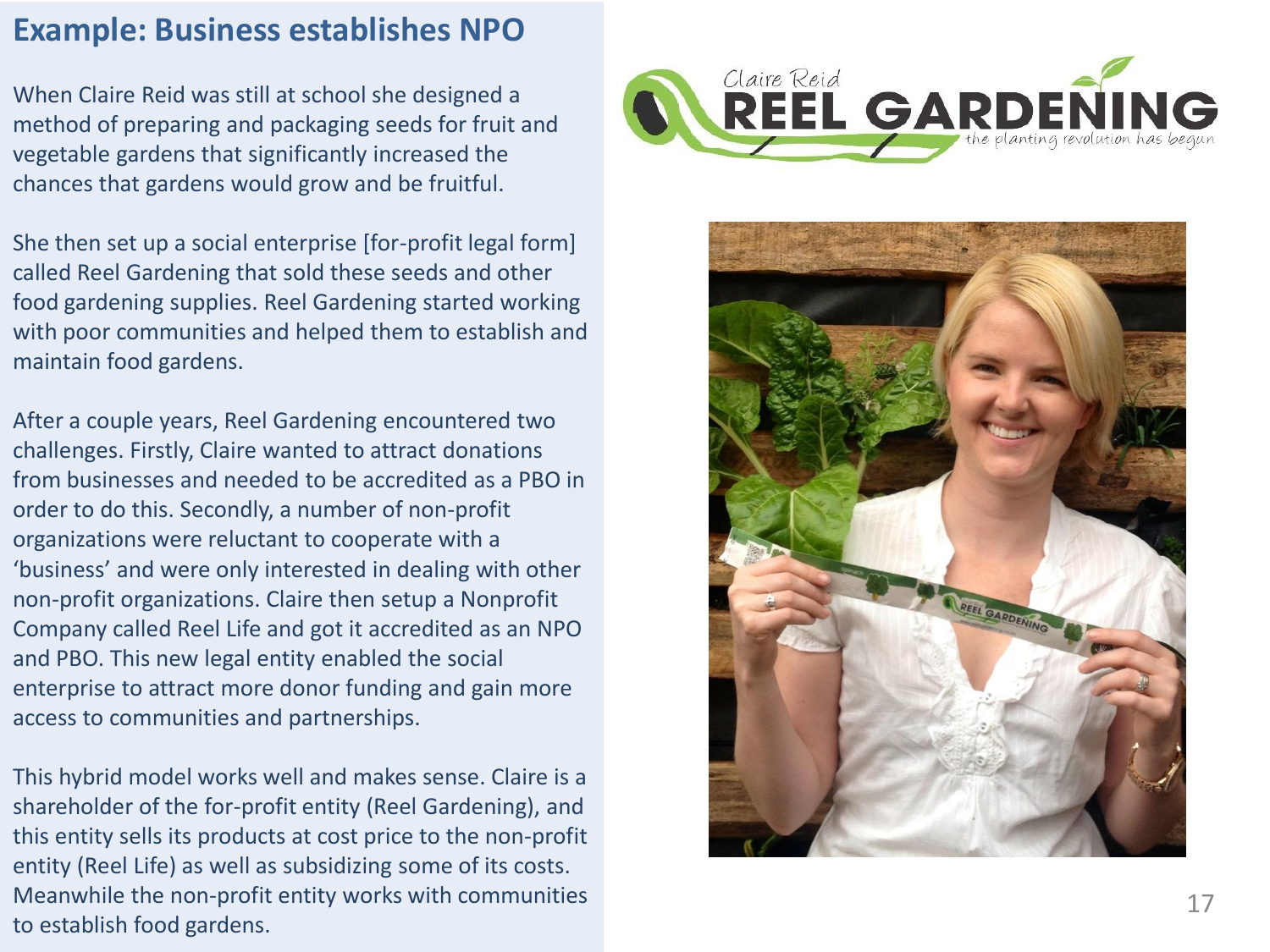#### **WHY SOME DONORS DON'T LIKE HYBRIDS**

- Some donors are reluctant to invest in social enterprises with hybrid models:
	- $\circ$  Donors may believe that their funding of a non-profit entity may inadvertently subsidize the costs of the for-profit entity, thereby increasing its profits and the income of its shareholders.
- What are some of the ways to overcome the fears of these donors?
	- Ensure that there is a distinct difference in the work of the non-profit entity from the forprofit entity
	- $\circ$  Design the hybrid in such a way that the for-profit entity is clearly serving the non-profit entity and not the other way around.
	- $\circ$  Have totally different boards of directors on the two entities, and let the donor place a trusted director[s] on the board of the non-profit entity.
	- $\circ$  The shareholders of the for-profit entity can consider selling their shareholding to the nonprofit entity, and rather keeping ownership of the brands or intellectual property and potentially charging a license fee for their use.
- Overtime we will see more and more donors that understand how to work with hybrid social enterprises.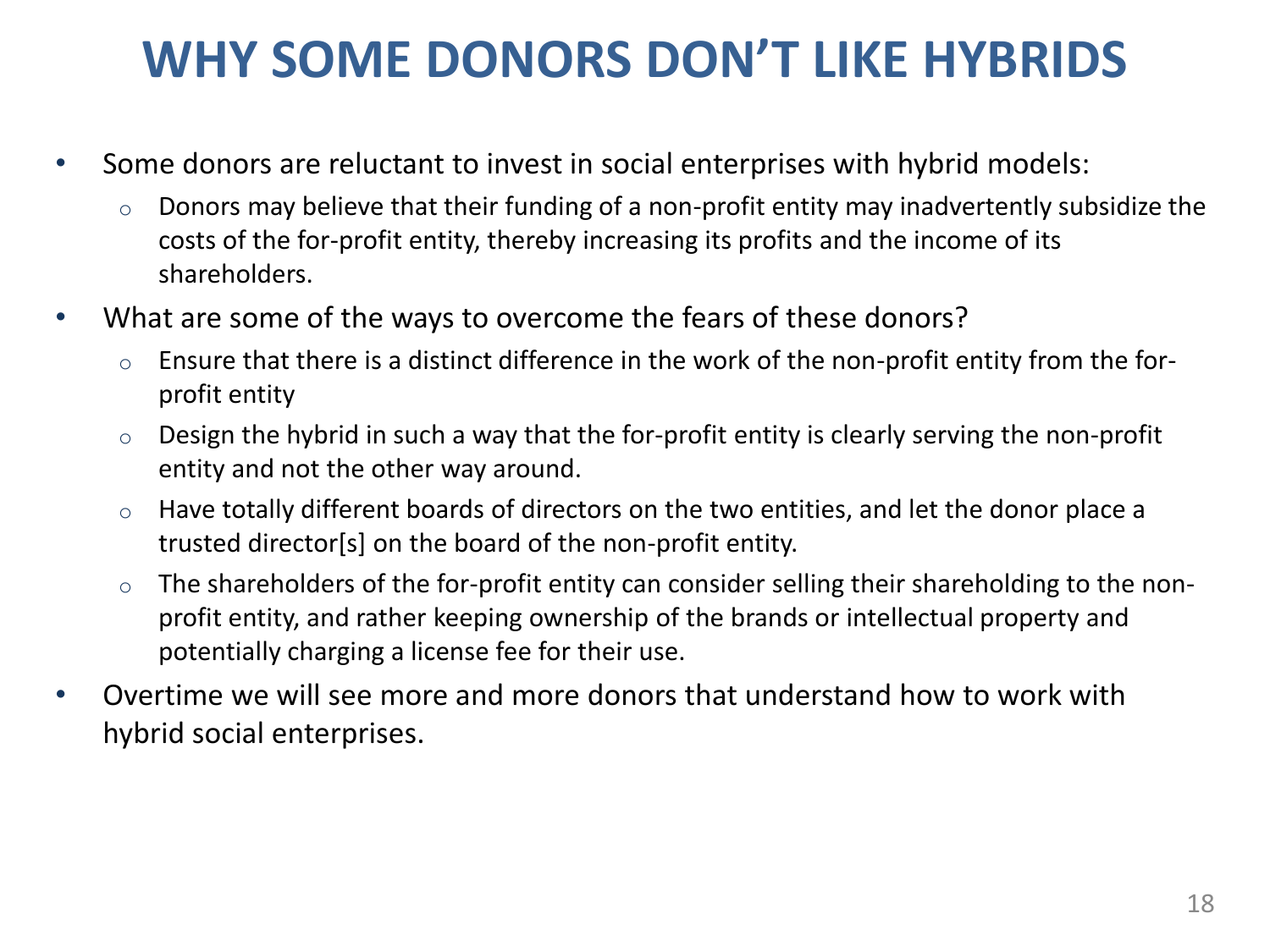#### **RUNNING A HYBRID SOCIAL ENTERPRISE**

- There are multiple challenges in running and governing hybrid enterprises, and here are some of the ones that are most common and challenging:
	- $\circ$  Hybrid models contain a mix of non-profit entities and for-profit legal entities. Each of these requires its own board of directors and accounting and legal admin.
	- $\circ$  The performance metrics and monitoring system used by the non-profit entity may be quite different from that which is required by the for-profit entity.
	- $\circ$  The organizational culture in a profitable business operation may be different from the mindset in a traditional nonprofit organization
	- $\circ$  Different skillsets are required in a for-profit operation when compared with a traditional non-profit operation.
	- $\circ$  The social enterprise paradigm and the blend of business thinking with a social agenda is very challenging for many people, particularly if they grew up with the traditional stereotypes of nonprofit organizations and businesses.
	- $\circ$  There are different techniques of costing products and determining profit margins in either entity.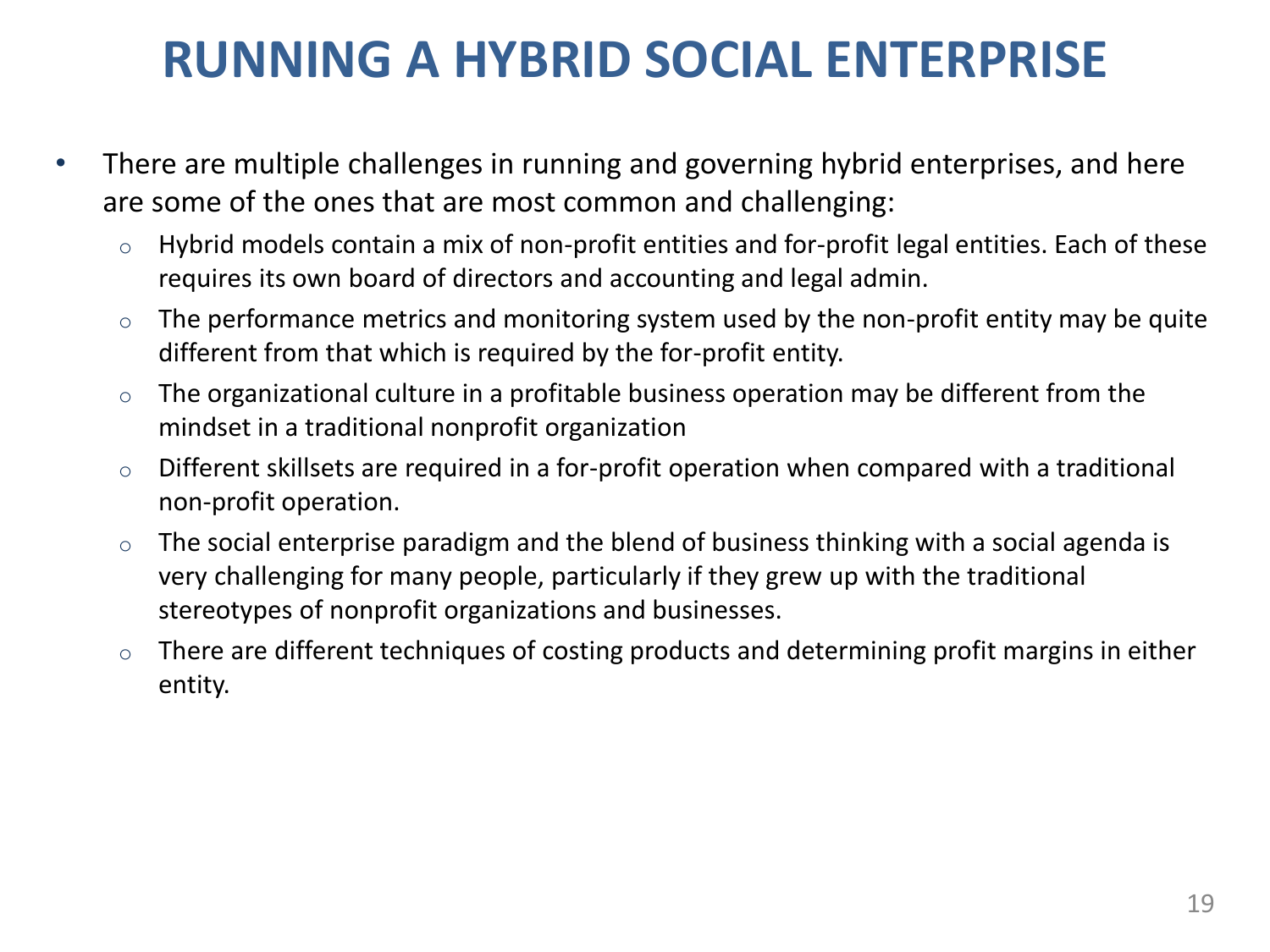### **INVESTING IN HYBRIDS: THE OPPORTUNITY**

- There are a number of good opportunities for philanthropists, CSI departments, ED departments and social investors:
	- $\circ$  Donate to the nonprofit entity and know that its overheads are being subsidized by the social enterprise's business activities. Also know that its future is more assured given its other sources of revenue and potential reserves.
	- $\circ$  Use enterprise development funds to help a social enterprise grow and expand its social impact, and possibly even include it in a supply chain.
	- $\circ$  Invest funds in the for-profit entity and derive a financial and a social return of investment.
- Do a mix of the above. Here is an example of a mixed investment from a business:
	- $\circ$  A corporate could use their ED funding to help establish the social enterprise in their supply chain and procure from it. This can give them B-BBEE points and a good source of supplies.
	- $\circ$  They could then use their CSI funds to assist with the social purpose of the enterprise thereby getting more value for money.
	- $\circ$  Finally they could top this up by getting their staff to volunteer in the enterprise thereby getting more B-BBEE points and increasing staff loyalty and morale.
- Elements of this type of opportunity are also available to social enterprises without hybrid models.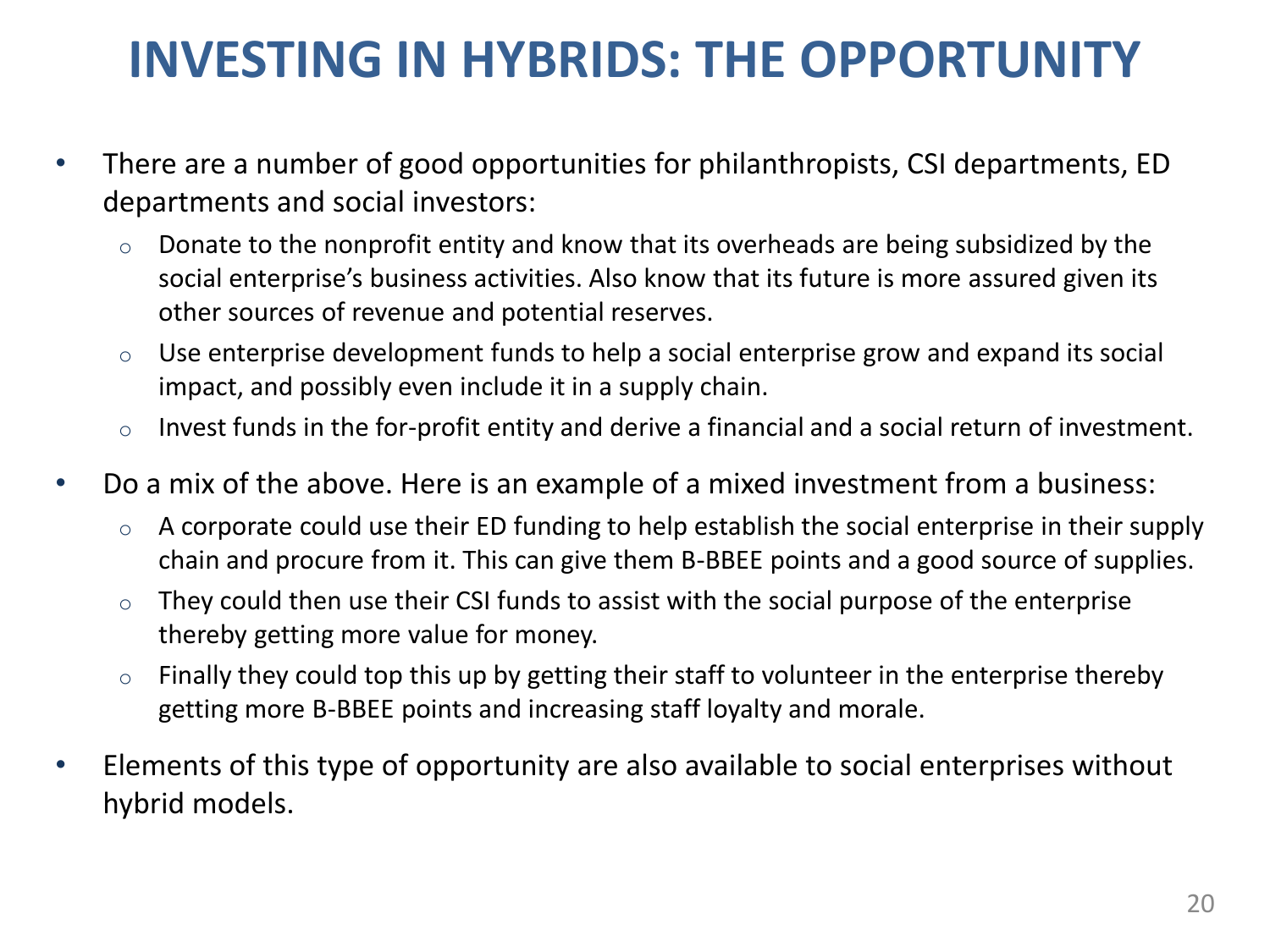#### **THE BEST LEGAL FORM FOR SOCIAL ENTERPRISES**

- There is much debate on what is the best legal form or combination of legal forms for a social enterprises.
	- o Nonprofit legal form
	- o For-profit legal form
	- $\circ$  Nonprofit legal form + for-profit legal form.
- Unfortunately, there is no single rule or formulae for which legal form or combination is best. You can read more about this is a study by the ILO in 2011 called *[Guide to](https://www.dropbox.com/s/5wod4i7gt1a6t4k/legalforms.pdf)  [Legal Forms for Social Enterprises](https://www.dropbox.com/s/5wod4i7gt1a6t4k/legalforms.pdf)*. This study found that "advantages and disadvantages [of each form] are largely based on the needs of the social enterprise and not necessarily as simple as one entity being better, or better suited to operate as a social enterprise".
- A good general rule is don't rush out and create multiple legal entities and a hybrid social enterprise. It is much better to stick with the legal entity you already have, and make that work for you. Then if you have tried everything and it still is not working out, then only consider creating a new entity.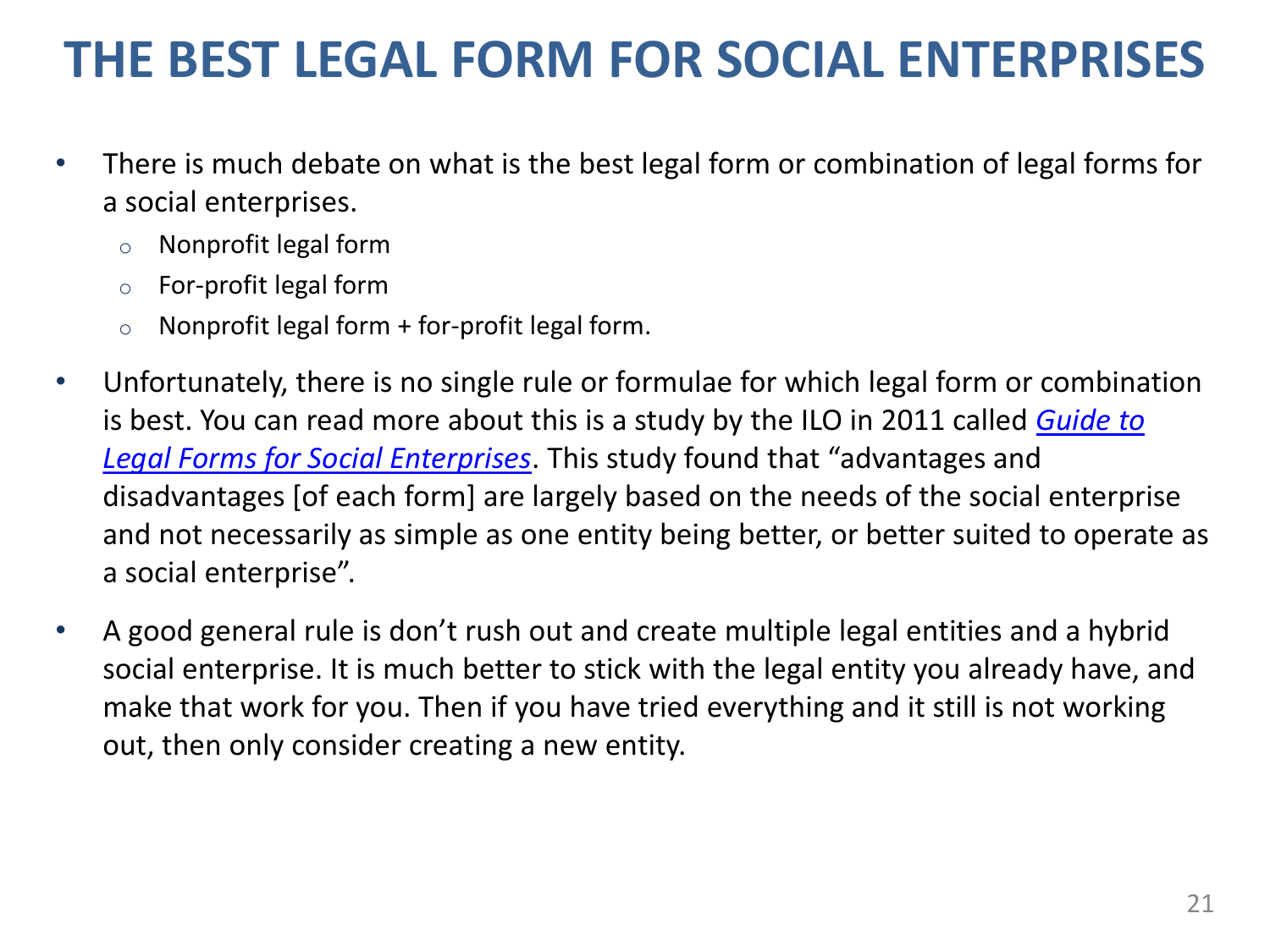#### **A HYBRID IS NOT ALWAYS NEEDED**

- Although this e-book has been all about hybrids, remember that a hybrid is not always needed. You can do a lot with the legal form you already have.
- An organization with the legal form of a nonprofit can be a social enterprise:
	- Such an organization can rely heavily on revenue from business activities.
	- $\circ$  Provided this organization remains philanthropic in nature, sticks to an approved Public Benefit Activity and does not distort the tax base, it should be able to retain its PBO and DDS accreditations.
	- $\circ$  Greater Capital is a good example of this type of social enterprise.
- An organization with a legal form of a for-profit can also be a social enterprise:
	- $\circ$  A business can choose to have an explicit social purpose.
	- $\circ$  A business can recruit an external board of directors to ensure that it achieves its mandate.
	- $\circ$  A business can select to keep its profits in the business, and record this in its founding documents.
	- $\circ$  A business can ensure that value is created at each stage in its value chain.
	- o A business can brand itself as a social enterprise.
	- $\circ$  A business can receive social investment for its social enterprise activities.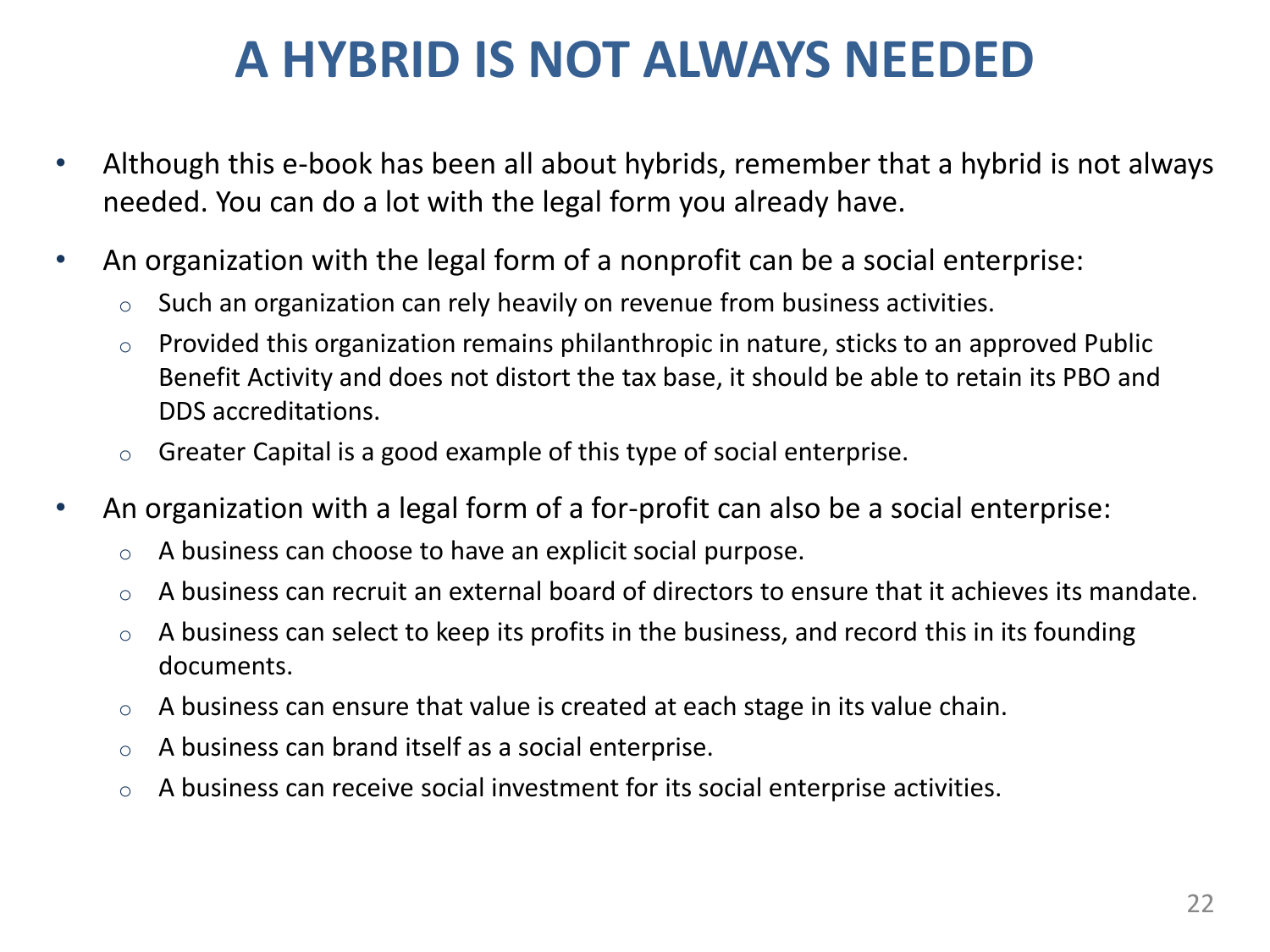#### **REFERENCES**

- [LAPD-Gen-G03 -](http://www.sars.gov.za/AllDocs/OpsDocs/Guides/LAPD-Gen-G03  Tax Exemption Guide for Public Benefit Organisations in South Africa  External Guide.pdf) [Tax Exemption Guide for Public Benefit Organisations](http://www.sars.gov.za/AllDocs/OpsDocs/Guides/LAPD-Gen-G03  Tax Exemption Guide for Public Benefit Organisations in South Africa  External Guide.pdf) [in South Africa](http://www.sars.gov.za/AllDocs/OpsDocs/Guides/LAPD-Gen-G03  Tax Exemption Guide for Public Benefit Organisations in South Africa  External Guide.pdf)  [-](http://www.sars.gov.za/AllDocs/OpsDocs/Guides/LAPD-Gen-G03 - Tax Exemption Guide for Public Benefit Organisations in South Africa - External Guide.pdf) [External Guide](http://www.sars.gov.za/AllDocs/OpsDocs/Guides/LAPD-Gen-G03 - Tax Exemption Guide for Public Benefit Organisations in South Africa - External Guide.pdf)
- [Introduction to Social Enterprises -](https://www.dropbox.com/s/op2l748ehb577ed/iselearners.pdf) [Learners Guide](https://www.dropbox.com/s/op2l748ehb577ed/iselearners.pdf) [–](https://www.dropbox.com/s/op2l748ehb577ed/iselearners.pdf) [ILO](https://www.dropbox.com/s/op2l748ehb577ed/iselearners.pdf)
- [Guide to Legal Forms for Social Enterprises](https://www.dropbox.com/s/5wod4i7gt1a6t4k/legalforms.pdf) [–](https://www.dropbox.com/s/5wod4i7gt1a6t4k/legalforms.pdf) [ILO](https://www.dropbox.com/s/5wod4i7gt1a6t4k/legalforms.pdf)
- [Guide to Finance for Social Enterprises -](https://www.dropbox.com/s/lo3ll1hwv0u75cm/finance.pdf) [Greater Capital](https://www.dropbox.com/s/lo3ll1hwv0u75cm/finance.pdf)
- Cathy Masters Development Services [CMDS] gave valuable input, and is worth contacting to learn more about the technical details of law and taxation in this area. See [www.cmds.org.za](http://www.cmds.org.za/) for more info.